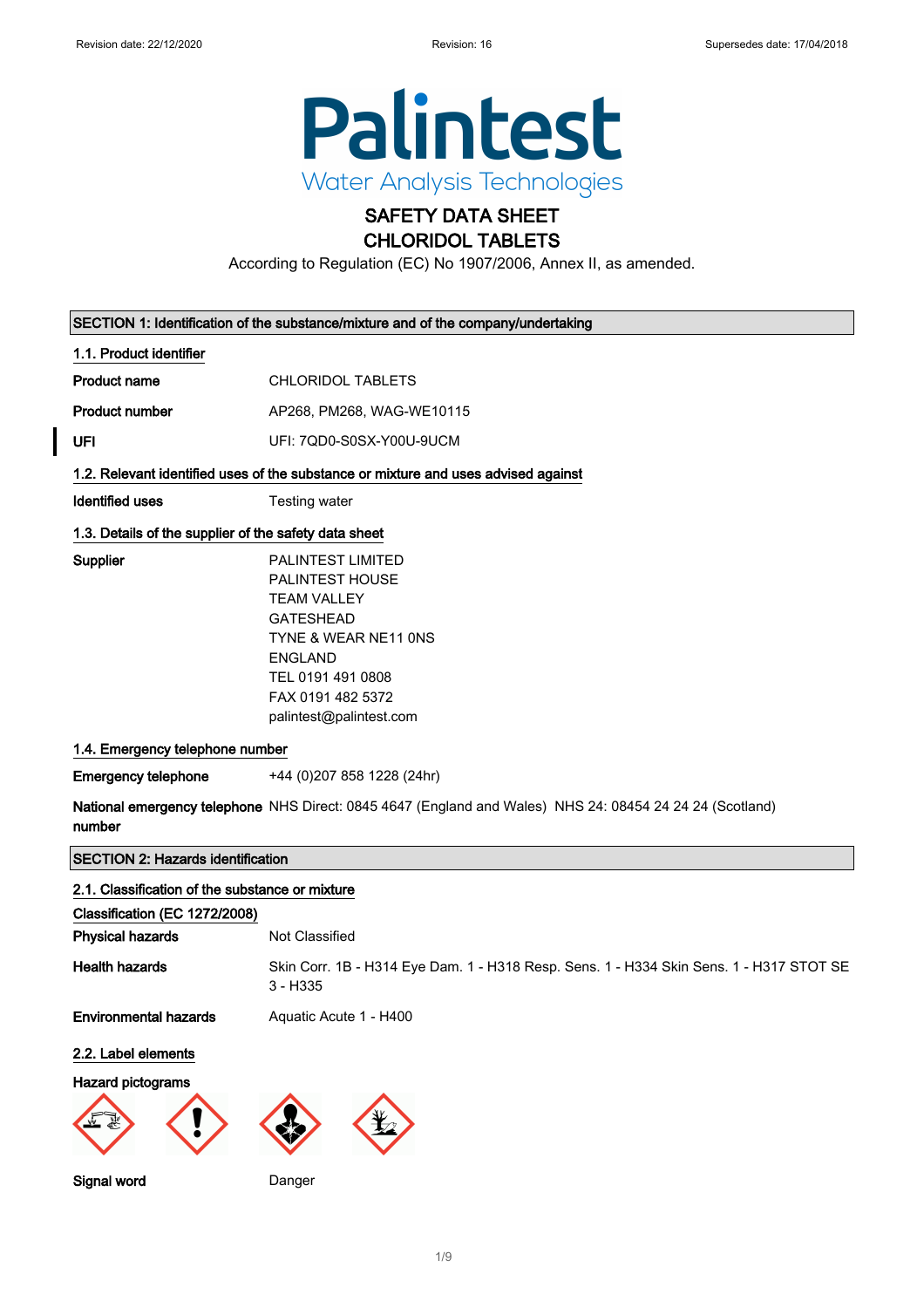| H314 Causes severe skin burns and eye damage.<br>H334 May cause allergy or asthma symptoms or breathing difficulties if inhaled.<br>H317 May cause an allergic skin reaction.<br>H335 May cause respiratory irritation.<br>H400 Very toxic to aquatic life.                                                                                                                                                                                                                                                                                                                                                                                                                                                                                                                                                                                                                                                                                                                                                                                                                                                                                                                                  |
|----------------------------------------------------------------------------------------------------------------------------------------------------------------------------------------------------------------------------------------------------------------------------------------------------------------------------------------------------------------------------------------------------------------------------------------------------------------------------------------------------------------------------------------------------------------------------------------------------------------------------------------------------------------------------------------------------------------------------------------------------------------------------------------------------------------------------------------------------------------------------------------------------------------------------------------------------------------------------------------------------------------------------------------------------------------------------------------------------------------------------------------------------------------------------------------------|
| P261 Avoid breathing dust.<br>P280 Wear protective gloves/ protective clothing/ eye protection/ face protection.<br>P301+P330+P331 IF SWALLOWED: Rinse mouth. Do NOT induce vomiting.<br>P302+P352 IF ON SKIN: Wash with plenty of water.<br>P305+P351+P338 IF IN EYES: Rinse cautiously with water for several minutes. Remove<br>contact lenses, if present and easy to do. Continue rinsing.<br>P333+P313 If skin irritation or rash occurs: Get medical advice/ attention.                                                                                                                                                                                                                                                                                                                                                                                                                                                                                                                                                                                                                                                                                                               |
| POTASSIUM PERSULFATE, POTASSIUM HYDROGENSULFATE, SILVER NITRATE                                                                                                                                                                                                                                                                                                                                                                                                                                                                                                                                                                                                                                                                                                                                                                                                                                                                                                                                                                                                                                                                                                                              |
| Supplementary precautionary P260 Do not breathe dust.<br>P264 Wash contaminated skin thoroughly after handling.<br>P271 Use only outdoors or in a well-ventilated area.<br>P272 Contaminated work clothing should not be allowed out of the workplace.<br>P273 Avoid release to the environment.<br>P284 [In case of inadequate ventilation] wear respiratory protection.<br>P303+P361+P353 IF ON SKIN (or hair): Take off immediately all contaminated clothing.<br>Rinse skin with water or shower.<br>P304+P340 IF INHALED: Remove person to fresh air and keep comfortable for breathing.<br>P310 Immediately call a POISON CENTER/ doctor.<br>P312 Call a POISON CENTRE/doctor if you feel unwell.<br>P321 Specific treatment (see medical advice on this label).<br>P342+P311 If experiencing respiratory symptoms: Call a POISON CENTER/ doctor.<br>P362+P364 Take off contaminated clothing and wash it before reuse.<br>P363 Wash contaminated clothing before reuse.<br>P391 Collect spillage.<br>P403+P233 Store in a well-ventilated place. Keep container tightly closed.<br>P405 Store locked up.<br>P501 Dispose of contents/ container in accordance with local regulations. |
|                                                                                                                                                                                                                                                                                                                                                                                                                                                                                                                                                                                                                                                                                                                                                                                                                                                                                                                                                                                                                                                                                                                                                                                              |

### 2.3. Other hazards

This substance is not classified as PBT or vPvB according to current EU criteria.

| <b>SECTION 3: Composition/information on ingredients</b>                                                                                                                     |                      |                                                      |
|------------------------------------------------------------------------------------------------------------------------------------------------------------------------------|----------------------|------------------------------------------------------|
| 3.2. Mixtures                                                                                                                                                                |                      |                                                      |
| <b>POTASSIUM PERSULFATE</b>                                                                                                                                                  |                      | 30-40%                                               |
| CAS number: 7727-21-1                                                                                                                                                        | EC number: 231-781-8 | REACH registration number: 01-<br>2119495676-19-XXXX |
| Classification<br>Ox. Sol. 3 - H272<br>Acute Tox. 4 - H302<br>Skin Irrit. 2 - H315<br>Eye Irrit. 2 - H319<br>Resp. Sens. 1 - H334<br>Skin Sens. 1 - H317<br>STOT SE 3 - H335 |                      |                                                      |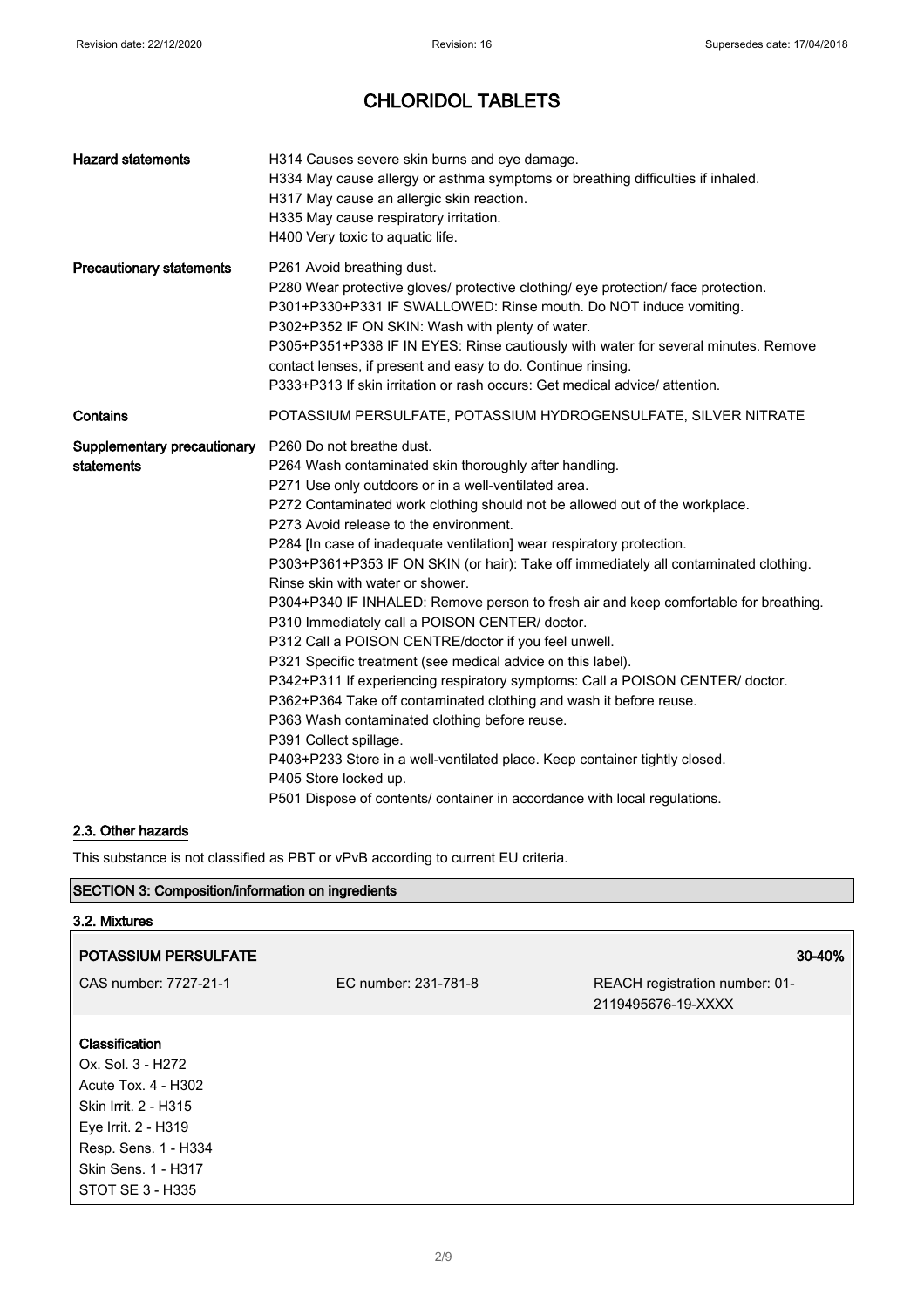| POTASSIUM HYDROGENSULFATE                                                                                                              |                                                                                    | 10-20%                                                                                                                                                                                                              |
|----------------------------------------------------------------------------------------------------------------------------------------|------------------------------------------------------------------------------------|---------------------------------------------------------------------------------------------------------------------------------------------------------------------------------------------------------------------|
| CAS number: 7646-93-7                                                                                                                  | EC number: 231-594-1                                                               | REACH registration number: N/A                                                                                                                                                                                      |
| Classification<br>Skin Corr. 1B - H314<br>Eye Dam. 1 - H318<br>STOT SE 3 - H335                                                        |                                                                                    |                                                                                                                                                                                                                     |
| <b>BORIC ACID</b>                                                                                                                      |                                                                                    | < 5.5%                                                                                                                                                                                                              |
| CAS number: 10043-35-3                                                                                                                 | EC number: 233-139-2                                                               | REACH registration number: 01-<br>2119486683-25-XXXX                                                                                                                                                                |
|                                                                                                                                        | OF CERTAIN DANGEROUS SUBSTANCES, MIXTURES AND ARTICLES.                            | Substance of very high concern (SVHC). This product is/contains a substance that is included in REGULATION (EC) No<br>1907/2006 (REACH) ANNEX XVII - RESTRICTIONS ON THE MANUFACTURE, PLACING ON THE MARKET AND USE |
| Classification<br>Repr. 1B - H360FD                                                                                                    |                                                                                    |                                                                                                                                                                                                                     |
| <b>SILVER NITRATE</b>                                                                                                                  |                                                                                    | 2%                                                                                                                                                                                                                  |
| CAS number: 7761-88-8                                                                                                                  | EC number: 231-853-9                                                               | REACH registration number: 01-<br>2119513705-43-XXXX                                                                                                                                                                |
| M factor (Acute) = $1000$                                                                                                              |                                                                                    |                                                                                                                                                                                                                     |
| Classification<br>Ox. Sol. 2 - H272<br>Skin Corr. 1B - H314<br>Eye Dam. 1 - H318<br>Aquatic Acute 1 - H400<br>Aquatic Chronic 1 - H410 |                                                                                    |                                                                                                                                                                                                                     |
|                                                                                                                                        | The Full Text for all R-Phrases and Hazard Statements are Displayed in Section 16. |                                                                                                                                                                                                                     |
| <b>Composition comments</b>                                                                                                            | This product contains a substance that is a SVHC.                                  |                                                                                                                                                                                                                     |
| <b>SECTION 4: First aid measures</b>                                                                                                   |                                                                                    |                                                                                                                                                                                                                     |
| 4.1. Description of first aid measures                                                                                                 |                                                                                    |                                                                                                                                                                                                                     |
| <b>Inhalation</b>                                                                                                                      | discomfort continues.                                                              | Unlikely route of exposure as the product does not contain volatile substances. Move affected<br>person to fresh air at once. Rinse nose and mouth with water. Get medical attention if any                         |
| Ingestion                                                                                                                              | any discomfort continues. Show this Safety Data Sheet to the medical personnel.    | Never give anything by mouth to an unconscious person. Rinse mouth thoroughly with water.<br>Give plenty of water to drink. Keep affected person under observation. Get medical attention if                        |
| <b>Skin contact</b>                                                                                                                    | water. Get medical attention promptly if symptoms occur after washing.             | Remove affected person from source of contamination. Wash skin thoroughly with soap and                                                                                                                             |
| Eye contact                                                                                                                            | washing. Show this Safety Data Sheet to the medical personnel.                     | Rinse immediately with plenty of water. Remove any contact lenses and open eyelids wide<br>apart. Continue to rinse for at least 15 minutes. Get medical attention if irritation persists after                     |

### 4.2. Most important symptoms and effects, both acute and delayed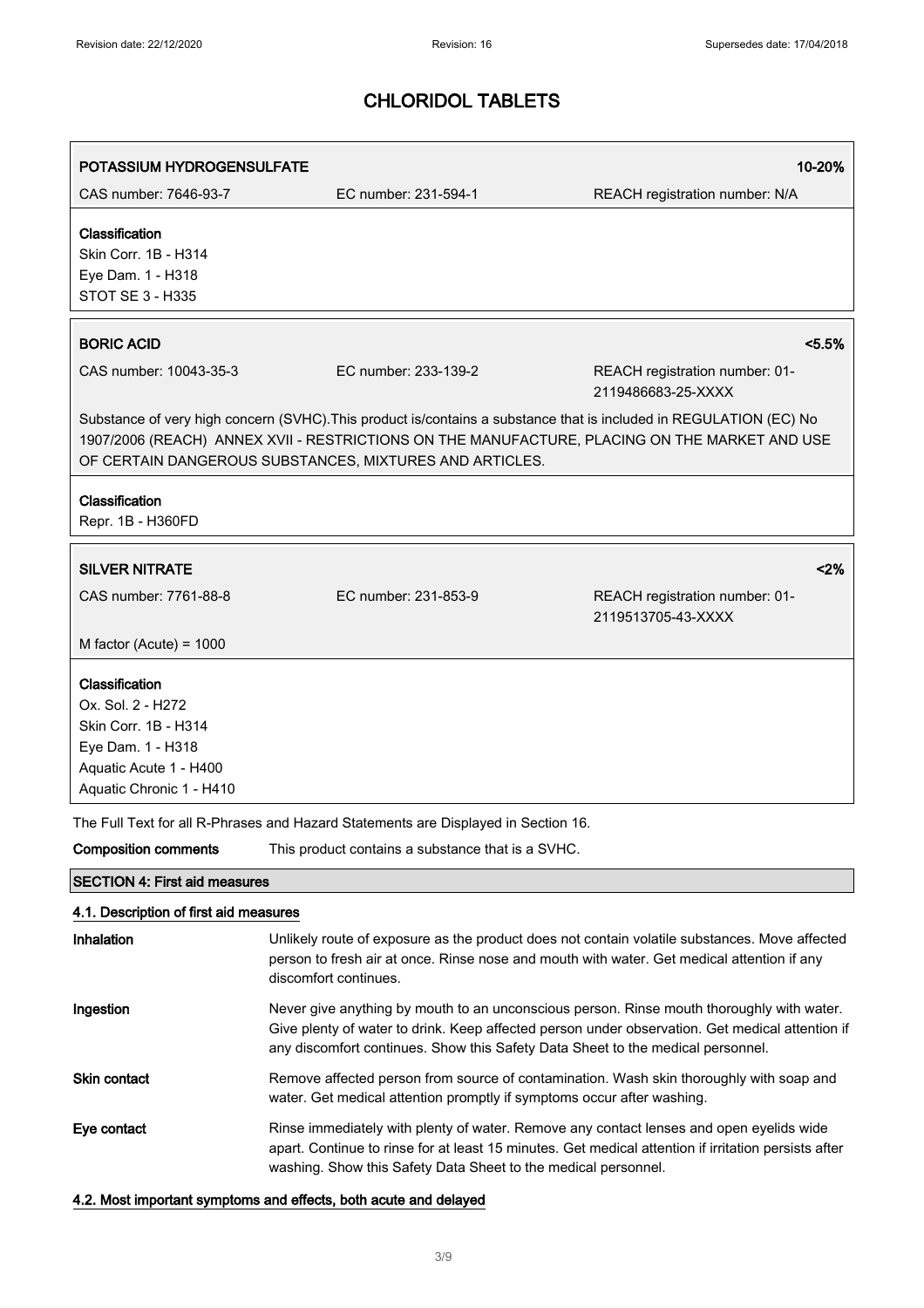| Inhalation                                                 | This is unlikely to occur but symptoms similar to those of ingestion may develop.                                                                                                          |  |
|------------------------------------------------------------|--------------------------------------------------------------------------------------------------------------------------------------------------------------------------------------------|--|
| Ingestion                                                  | May cause stomach pain or vomiting.                                                                                                                                                        |  |
| <b>Skin contact</b>                                        | May cause skin irritation.                                                                                                                                                                 |  |
| Eye contact                                                | May cause eye irritation.                                                                                                                                                                  |  |
|                                                            | 4.3. Indication of any immediate medical attention and special treatment needed                                                                                                            |  |
| Notes for the doctor                                       | No specific recommendations. If in doubt, get medical attention promptly.                                                                                                                  |  |
| <b>SECTION 5: Firefighting measures</b>                    |                                                                                                                                                                                            |  |
| 5.1. Extinguishing media                                   |                                                                                                                                                                                            |  |
| Suitable extinguishing media                               | Use fire-extinguishing media suitable for the surrounding fire.                                                                                                                            |  |
| 5.2. Special hazards arising from the substance or mixture |                                                                                                                                                                                            |  |
| <b>Hazardous combustion</b><br>products                    | No known hazardous decomposition products.                                                                                                                                                 |  |
| 5.3. Advice for firefighters                               |                                                                                                                                                                                            |  |
| Protective actions during<br>firefighting                  | No specific firefighting precautions known.                                                                                                                                                |  |
| <b>SECTION 6: Accidental release measures</b>              |                                                                                                                                                                                            |  |
|                                                            | 6.1. Personal precautions, protective equipment and emergency procedures                                                                                                                   |  |
| <b>Personal precautions</b>                                | Wear protective clothing as described in Section 8 of this safety data sheet.                                                                                                              |  |
| 6.2. Environmental precautions                             |                                                                                                                                                                                            |  |
| <b>Environmental precautions</b>                           | Avoid release to the environment.                                                                                                                                                          |  |
| 6.3. Methods and material for containment and cleaning up  |                                                                                                                                                                                            |  |
| Methods for cleaning up                                    | Absorb in vermiculite, dry sand or earth and place into containers. Flush contaminated area<br>with plenty of water. Avoid the spillage or runoff entering drains, sewers or watercourses. |  |
| 6.4. Reference to other sections                           |                                                                                                                                                                                            |  |
| Reference to other sections                                | Wear protective clothing as described in Section 8 of this safety data sheet.                                                                                                              |  |
| <b>SECTION 7: Handling and storage</b>                     |                                                                                                                                                                                            |  |
| 7.1. Precautions for safe handling                         |                                                                                                                                                                                            |  |
| <b>Usage precautions</b>                                   | Good personal hygiene procedures should be implemented.                                                                                                                                    |  |
|                                                            | 7.2. Conditions for safe storage, including any incompatibilities                                                                                                                          |  |
| <b>Storage precautions</b>                                 | Store in tightly-closed, original container in a dry and cool place. Keep separate from food,<br>feedstuffs, fertilisers and other sensitive material.                                     |  |
| 7.3. Specific end use(s)                                   |                                                                                                                                                                                            |  |
| Specific end use(s)                                        | The identified uses for this product are detailed in Section 1.2.                                                                                                                          |  |
| <b>SECTION 8: Exposure controls/Personal protection</b>    |                                                                                                                                                                                            |  |
| 8.1. Control parameters                                    |                                                                                                                                                                                            |  |
| Occupational exposure limits<br><b>SILVER NITRATE</b>      |                                                                                                                                                                                            |  |
|                                                            |                                                                                                                                                                                            |  |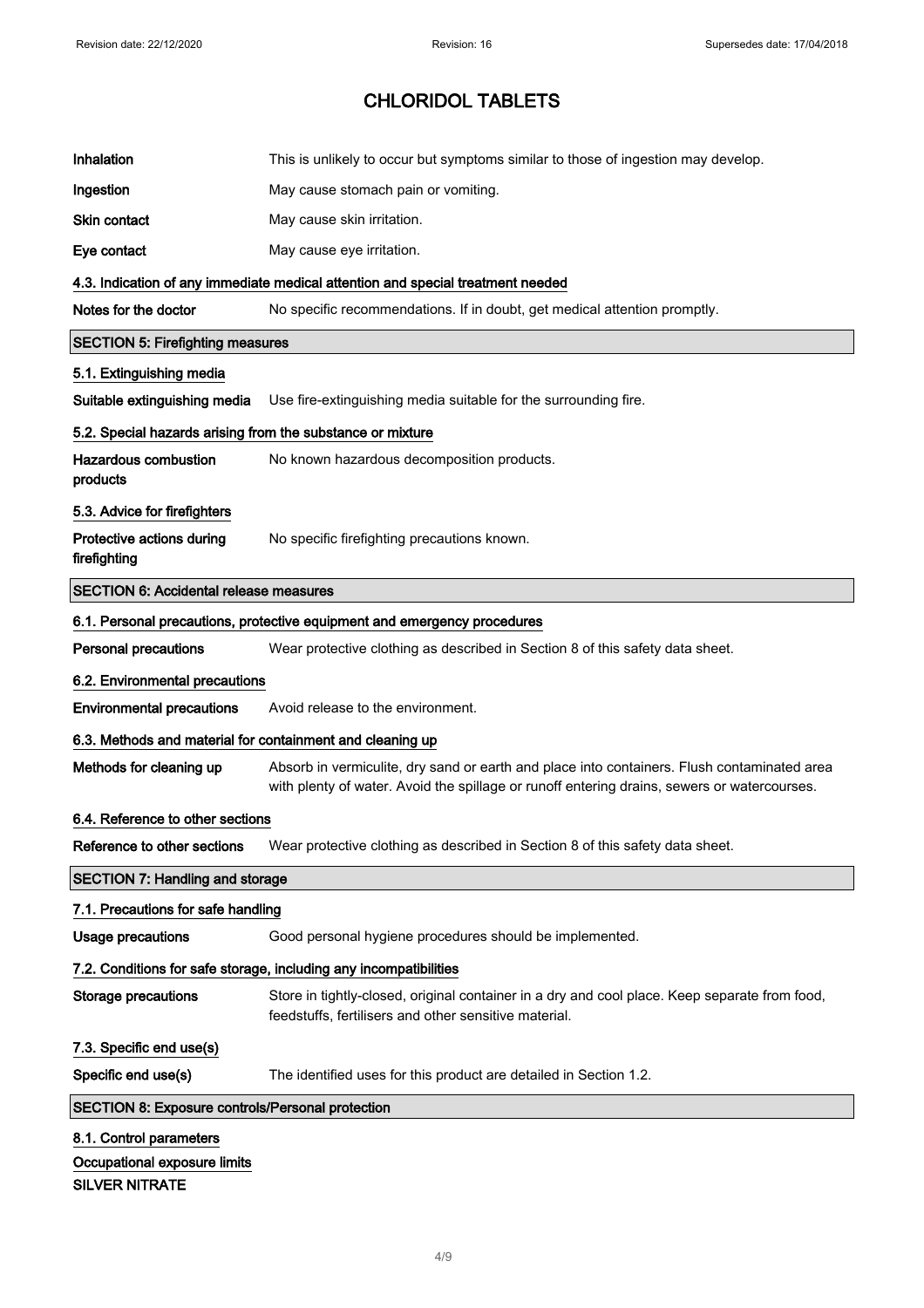Long-term exposure limit (8-hour TWA): WEL 0,01 mg/m<sup>3</sup> as Ag WEL = Workplace Exposure Limit.

Ingredient comments OES = Occupational Exposure Standard. MEL = Maximum Exposure Limit. ACGIH = US Standard.

#### 8.2. Exposure controls

| Protective equipment |  |
|----------------------|--|
|                      |  |

| Eye/face protection               | Eyewear complying with an approved standard should be worn if a risk assessment indicates<br>eye contact is possible. The following protection should be worn: Chemical splash goggles. |
|-----------------------------------|-----------------------------------------------------------------------------------------------------------------------------------------------------------------------------------------|
| Hand protection                   | It is recommended that chemical-resistant, impervious gloves are worn. It is recommended<br>that gloves are made of the following material: Nitrile rubber.                             |
| Other skin and body<br>protection | Wear appropriate clothing to prevent any possibility of skin contact.                                                                                                                   |
| Hygiene measures                  | No specific hygiene procedures recommended but good personal hygiene practices should<br>always be observed when working with chemical products.                                        |
| Respiratory protection            | Respiratory protection may be required if excessive airborne contamination occurs. Wear a<br>suitable dust mask.                                                                        |

### SECTION 9: Physical and chemical properties

 $\overline{\phantom{a}}$ 

| 9.1. Information on basic physical and chemical properties |                                                                                   |  |
|------------------------------------------------------------|-----------------------------------------------------------------------------------|--|
| Appearance                                                 | Solid                                                                             |  |
| Colour                                                     | Cream.                                                                            |  |
| Odour                                                      | Odourless.                                                                        |  |
| рH                                                         | pH (concentrated solution): 6.4                                                   |  |
| 9.2. Other information                                     |                                                                                   |  |
| Other information                                          | No data available.                                                                |  |
| <b>SECTION 10: Stability and reactivity</b>                |                                                                                   |  |
| 10.1. Reactivity                                           |                                                                                   |  |
| Reactivity                                                 | There are no known reactivity hazards associated with this product.               |  |
| 10.2. Chemical stability                                   |                                                                                   |  |
| <b>Stability</b>                                           | Stable under the prescribed storage conditions.                                   |  |
| 10.3. Possibility of hazardous reactions                   |                                                                                   |  |
| Possibility of hazardous<br>reactions                      | No data available.                                                                |  |
| 10.4. Conditions to avoid                                  |                                                                                   |  |
| Conditions to avoid                                        | There are no known conditions that are likely to result in a hazardous situation. |  |
| 10.5. Incompatible materials                               |                                                                                   |  |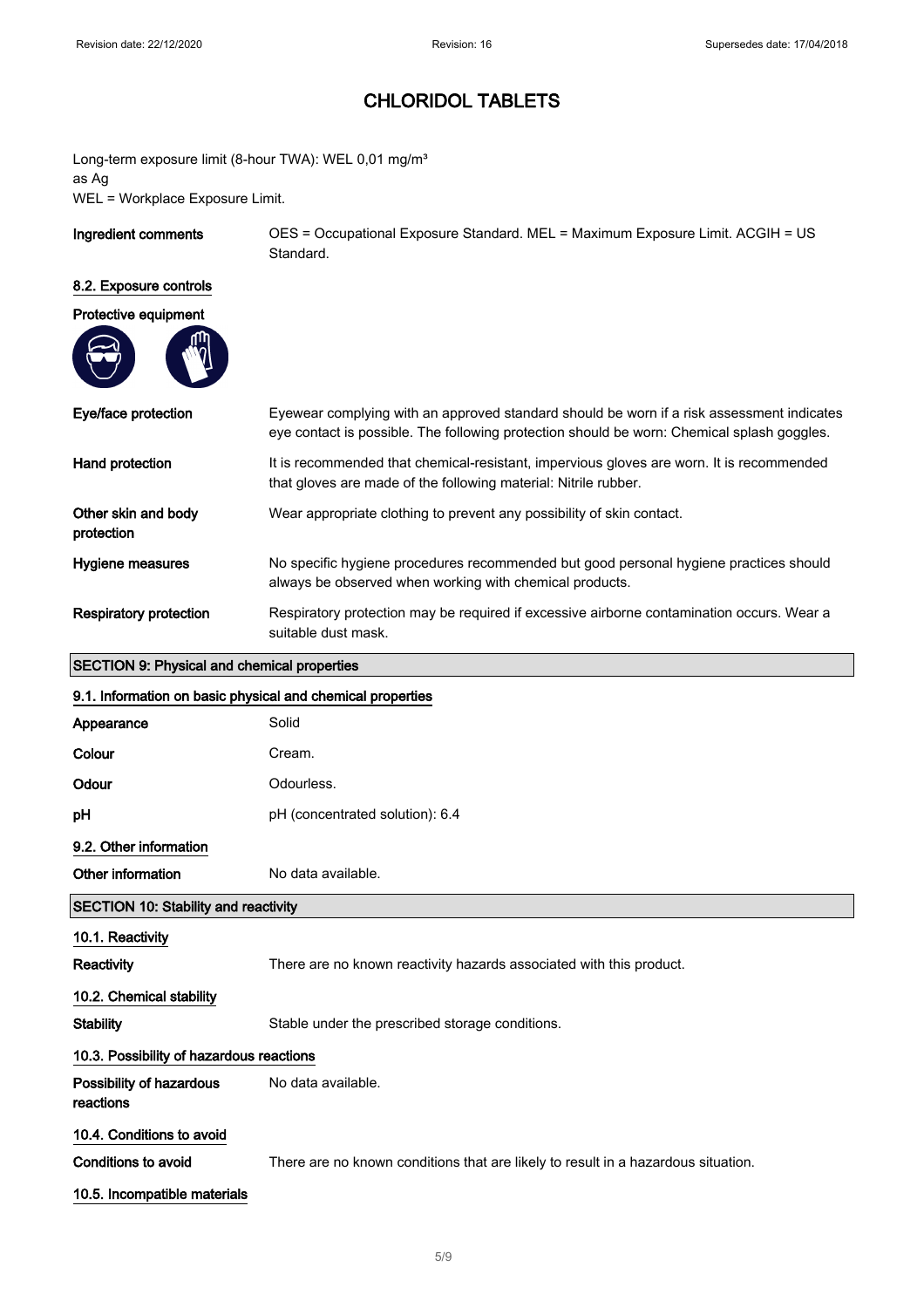| Materials to avoid                           | No specific material or group of materials is likely to react with the product to produce a<br>hazardous situation.                                                                                                                                                           |  |
|----------------------------------------------|-------------------------------------------------------------------------------------------------------------------------------------------------------------------------------------------------------------------------------------------------------------------------------|--|
| 10.6. Hazardous decomposition products       |                                                                                                                                                                                                                                                                               |  |
| Hazardous decomposition<br>products          | No known hazardous decomposition products.                                                                                                                                                                                                                                    |  |
| <b>SECTION 11: Toxicological information</b> |                                                                                                                                                                                                                                                                               |  |
| 11.1. Information on toxicological effects   |                                                                                                                                                                                                                                                                               |  |
| <b>Toxicological effects</b>                 | No data available.                                                                                                                                                                                                                                                            |  |
| Other health effects                         | Causes severe skin burns and eye damage. May cause allergy or asthma symptoms or<br>breathing difficulties if inhaled. May cause an allergic skin reaction. May cause respiratory<br>irritation. May damage fertility if swallowed. May damage the unborn child if swallowed. |  |
| Acute toxicity - oral                        |                                                                                                                                                                                                                                                                               |  |
| Summary                                      | May damage fertility if swallowed. May damage the unborn child if swallowed.                                                                                                                                                                                                  |  |
| ATE oral (mg/kg)                             | 3,531.25                                                                                                                                                                                                                                                                      |  |
| Acute toxicity - dermal                      |                                                                                                                                                                                                                                                                               |  |
| Summary                                      | Causes severe skin burns and eye damage. May cause an allergic skin reaction.                                                                                                                                                                                                 |  |
| Acute toxicity - inhalation                  |                                                                                                                                                                                                                                                                               |  |
| <b>Summary</b>                               | May cause allergy or asthma symptoms or breathing difficulties if inhaled. May cause<br>respiratory irritation.                                                                                                                                                               |  |
| Skin corrosion/irritation                    |                                                                                                                                                                                                                                                                               |  |
| <b>Summary</b>                               | Causes severe skin burns and eye damage.                                                                                                                                                                                                                                      |  |
| Serious eye damage/irritation<br>Summary     | Causes severe skin burns and eye damage.                                                                                                                                                                                                                                      |  |
| Reproductive toxicity<br>Summary             | May damage fertility if swallowed. May damage the unborn child if swallowed.                                                                                                                                                                                                  |  |
| Inhalation                                   | May cause respiratory irritation. May cause allergy or asthma symptoms or breathing<br>difficulties if inhaled.                                                                                                                                                               |  |
| Ingestion                                    | May damage fertility if swallowed. May damage the unborn child if swallowed.                                                                                                                                                                                                  |  |
| Skin contact                                 | Causes severe skin burns and eye damage.                                                                                                                                                                                                                                      |  |
| Eye contact                                  | Causes severe skin burns and eye damage.                                                                                                                                                                                                                                      |  |
| <b>SECTION 12: Ecological information</b>    |                                                                                                                                                                                                                                                                               |  |
| Ecotoxicity                                  | The product contains a substance which is toxic to aquatic organisms and which may cause<br>long-term adverse effects in the aquatic environment. Not considered to be a significant<br>hazard due to the small quantities used.                                              |  |
| 12.1. Toxicity                               |                                                                                                                                                                                                                                                                               |  |
| <b>Toxicity</b>                              | The product contains a substance which is toxic to aquatic organisms and which may cause<br>long-term adverse effects in the aquatic environment. Not considered to be a significant<br>hazard due to the small quantities used.                                              |  |
|                                              |                                                                                                                                                                                                                                                                               |  |

#### 12.2. Persistence and degradability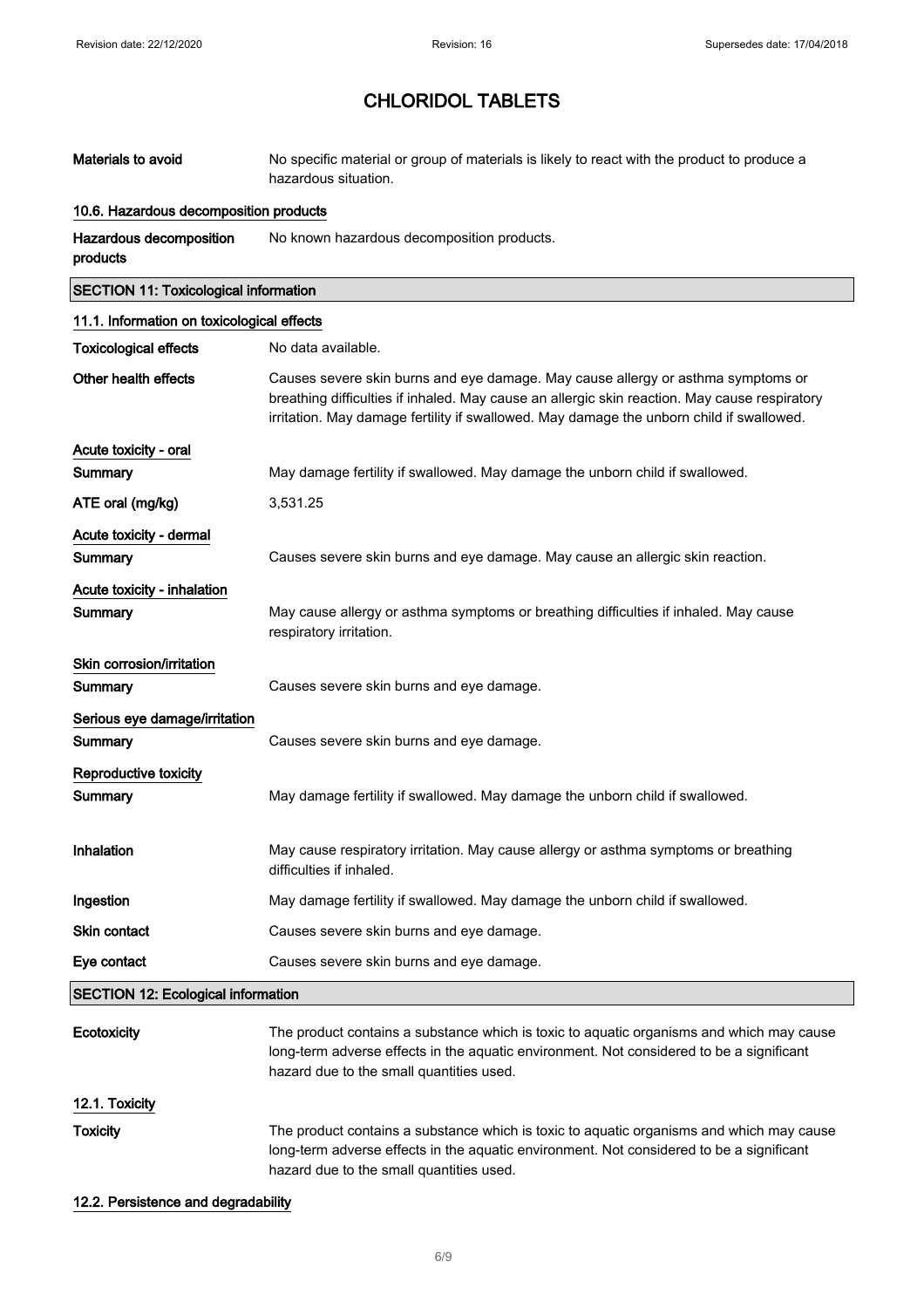|                                            | Persistence and degradability There are no data on the degradability of this product.                                                                                                                                               |
|--------------------------------------------|-------------------------------------------------------------------------------------------------------------------------------------------------------------------------------------------------------------------------------------|
| 12.3. Bioaccumulative potential            |                                                                                                                                                                                                                                     |
| <b>Bioaccumulative potential</b>           | No data available on bioaccumulation.                                                                                                                                                                                               |
| 12.4. Mobility in soil                     |                                                                                                                                                                                                                                     |
| <b>Mobility</b>                            | The product is soluble in water.                                                                                                                                                                                                    |
| 12.5. Results of PBT and vPvB assessment   |                                                                                                                                                                                                                                     |
| Results of PBT and vPvB<br>assessment      | This substance is not classified as PBT or vPvB according to current EU criteria.                                                                                                                                                   |
| 12.6. Other adverse effects                |                                                                                                                                                                                                                                     |
| Other adverse effects                      | None known.                                                                                                                                                                                                                         |
| <b>SECTION 13: Disposal considerations</b> |                                                                                                                                                                                                                                     |
| 13.1. Waste treatment methods              |                                                                                                                                                                                                                                     |
| <b>Disposal methods</b>                    | Dispose of waste to licensed waste disposal site in accordance with the requirements of the<br>local Waste Disposal Authority.                                                                                                      |
| <b>SECTION 14: Transport information</b>   |                                                                                                                                                                                                                                     |
| General                                    | This product is only classed as hazardous (excepted or limited quantity) when supplied in<br>bottles. When supplied in blister strips the product is not classified as specified below in the<br>air, sea and road transport notes. |
| Road transport notes                       | The product is not classified as packaged as per ADR section 3.5.1.4                                                                                                                                                                |
| Sea transport notes                        | The product is not classified as packaged as per IMDG section 3.5.1.4                                                                                                                                                               |
| Air transport notes                        | The product is not subject to the requirements of IATA as packaged based upon "De Minimis<br>Quantities" as per IATA Dangerous Goods Regulations subsection 2.6.10.1                                                                |
| 14.1. UN number                            |                                                                                                                                                                                                                                     |
| UN No. (ADR/RID)                           | 3260                                                                                                                                                                                                                                |
| UN No. (IMDG)                              | 3260                                                                                                                                                                                                                                |
| UN No. (ICAO)                              | 3260                                                                                                                                                                                                                                |
| UN No. (ADN)                               | 3260                                                                                                                                                                                                                                |
| 14.2. UN proper shipping name              |                                                                                                                                                                                                                                     |
| Proper shipping name<br>(ADR/RID)          | CORROSIVE SOLID, ACIDIC, INORGANIC, N.O.S. (CONTAINS POTASSIUM<br>HYDROGENSULFATE, SILVER NITRATE)                                                                                                                                  |
|                                            | Proper shipping name (IMDG) CORROSIVE SOLID, ACIDIC, INORGANIC, N.O.S. (CONTAINS POTASSIUM<br>HYDROGENSULFATE, SILVER NITRATE)                                                                                                      |
| Proper shipping name (ICAO)                | CORROSIVE SOLID, ACIDIC, INORGANIC, N.O.S. (CONTAINS POTASSIUM<br>HYDROGENSULFATE, SILVER NITRATE)                                                                                                                                  |
| Proper shipping name (ADN)                 | CORROSIVE SOLID, ACIDIC, INORGANIC, N.O.S. (CONTAINS POTASSIUM<br>HYDROGENSULFATE, SILVER NITRATE)                                                                                                                                  |
| 14.3. Transport hazard class(es)           |                                                                                                                                                                                                                                     |
| <b>ADR/RID class</b>                       | 8                                                                                                                                                                                                                                   |
| ADR/RID classification code                | C <sub>2</sub>                                                                                                                                                                                                                      |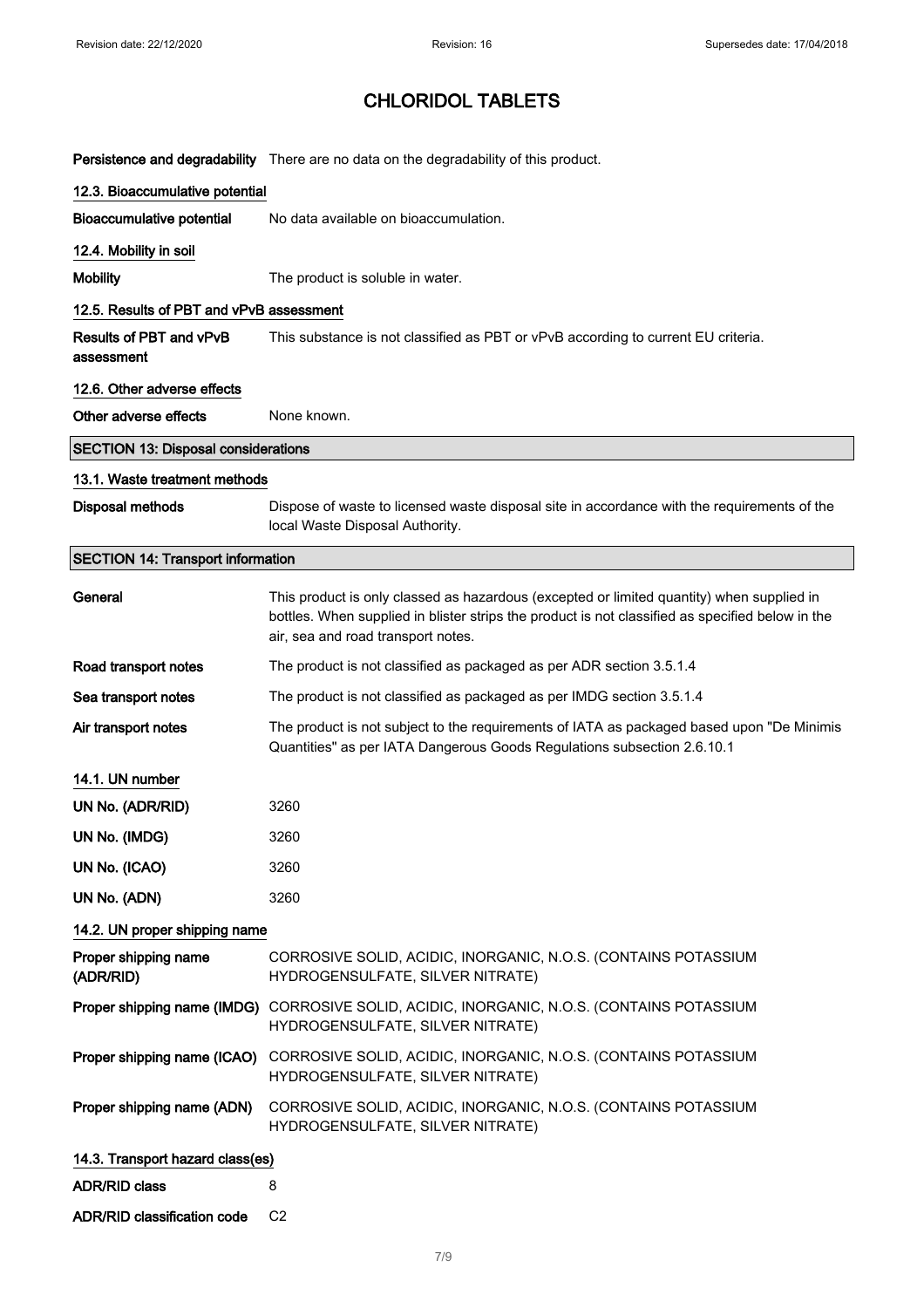| <b>ADR/RID label</b> | 8 |
|----------------------|---|
| <b>IMDG class</b>    | 8 |
| ICAO class/division  | 8 |
| <b>ADN class</b>     | 8 |

#### Transport labels



| 14.4. Packing group   |   |
|-----------------------|---|
| ADR/RID packing group | Ш |
| IMDG packing group    | н |

| ICAO packing group |  |
|--------------------|--|
| ADN packing group  |  |

### 14.5. Environmental hazards

### Environmentally hazardous substance/marine pollutant



#### 14.6. Special precautions for user

| <b>IMDG Code segregation</b><br>group            | 1. Acids |
|--------------------------------------------------|----------|
| EmS                                              | F-A. S-B |
| ADR transport category                           | 2        |
| <b>Emergency Action Code</b>                     | 2X       |
| <b>Hazard Identification Number</b><br>(ADR/RID) | 80       |
| Tunnel restriction code                          | (E)      |
|                                                  | <br>.    |

### 14.7. Transport in bulk according to Annex II of MARPOL and the IBC Code

Transport in bulk according to Not applicable. Annex II of MARPOL 73/78 and the IBC Code

### SECTION 15: Regulatory information

### 15.1. Safety, health and environmental regulations/legislation specific for the substance or mixture

| EU legislation                   | Regulation (EC) No 1272/2008 of the European Parliament and of the Council of 16<br>December 2008 on classification, labelling and packaging of substances and mixtures (as<br>amended). |
|----------------------------------|------------------------------------------------------------------------------------------------------------------------------------------------------------------------------------------|
| Guidance                         | Safety Data Sheets for Substances and Preparations.                                                                                                                                      |
| 15.2. Chemical safety assessment |                                                                                                                                                                                          |

No data available.